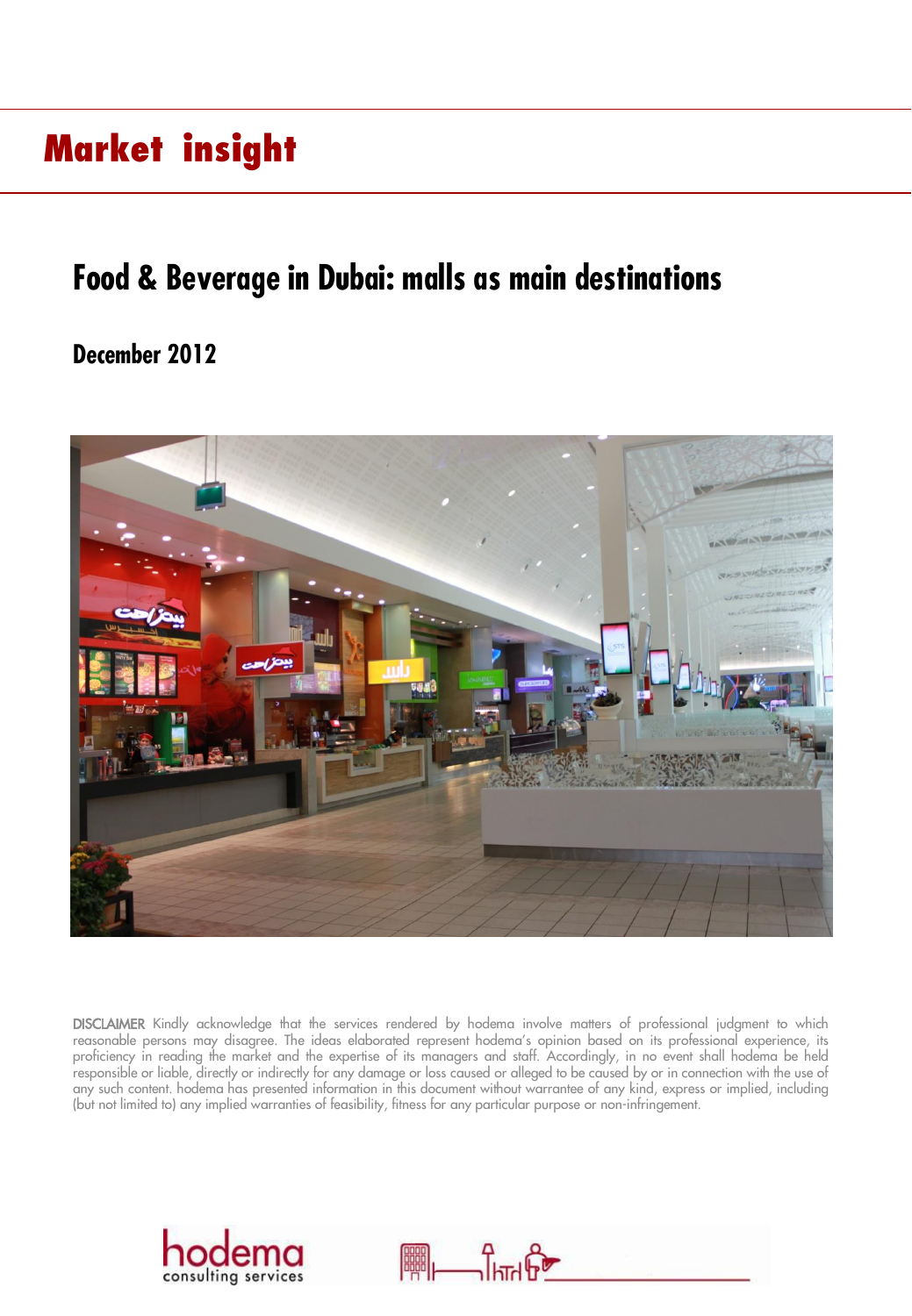## **Market insight Dubai's F&B market**

All findings regarding the Food & Beverage market mentioned in this document are based on hodema's field research performed in Summer 2012. Statistics are based on the number of outlets identified in the <sup>15</sup> major F&B hubs that were selected by hodema.

### Stable socio-economic and political environment

Although a minimum contributor to the United Arab Emirates' (UAE) oil-generated GDP (1.8% of the total), Dubai is the largest contributor to GDP generated from non-oil sources (56.9% of the total), with a significant part derived from the tourism sector. In fact, despite the Arab Spring effect in the region, Dubai continues to benefit from a safe political environment, which lead to economic and touristic developments in both 2011 and 2012 as regional turmoil diverted tourists, businesses and financial capital into the Emirate. Correspondingly, Dubai hotels registered average occupancy rates of 74.4% in 2011- the highest in the region, showing an increase of 4.4% compared to the same period in 2010. The Average Room Rate (ARR) reached US\$ 158 per night in July 2011, a 6.2% Year over Year (YoY) increase.

The UAE has become attractive to tourists as much as to expatriates. In fact, the population is composed of approximately 80% expatriates, mainly Arabs, Iranians and South Asians; the latter group represents 80% of the service and sales labor forces in the country. In Dubai specifically, gender plays an influential role, as males account for more than half population, representing 76.7% versus 23.3% females (329 males for every 100 females). In addition, much of this demographic is expatriates and migrants; a possible reason for the popularity of fast food and quick service meals is the fact that many in this group do not have the time or inclination to cook. This, along with the multicultural aspect, increasing number of tourists and youth element – 46% of Dubai aged between 20 and 39 - has created the need for a large spectrum of concepts that boost the F&B industry in the city.

Major Emirates non oil contribution to UAE GDP



Source: Bank Audi UAE economic report 2012; compiled by hodema 2012



Population age structure in UAE

Source: Euromonitor International 2008; compiled by hodema 2012

Male vs. female population in Dubai 2011



Source: Dubai Statistics Center; compiled by hodema 2012



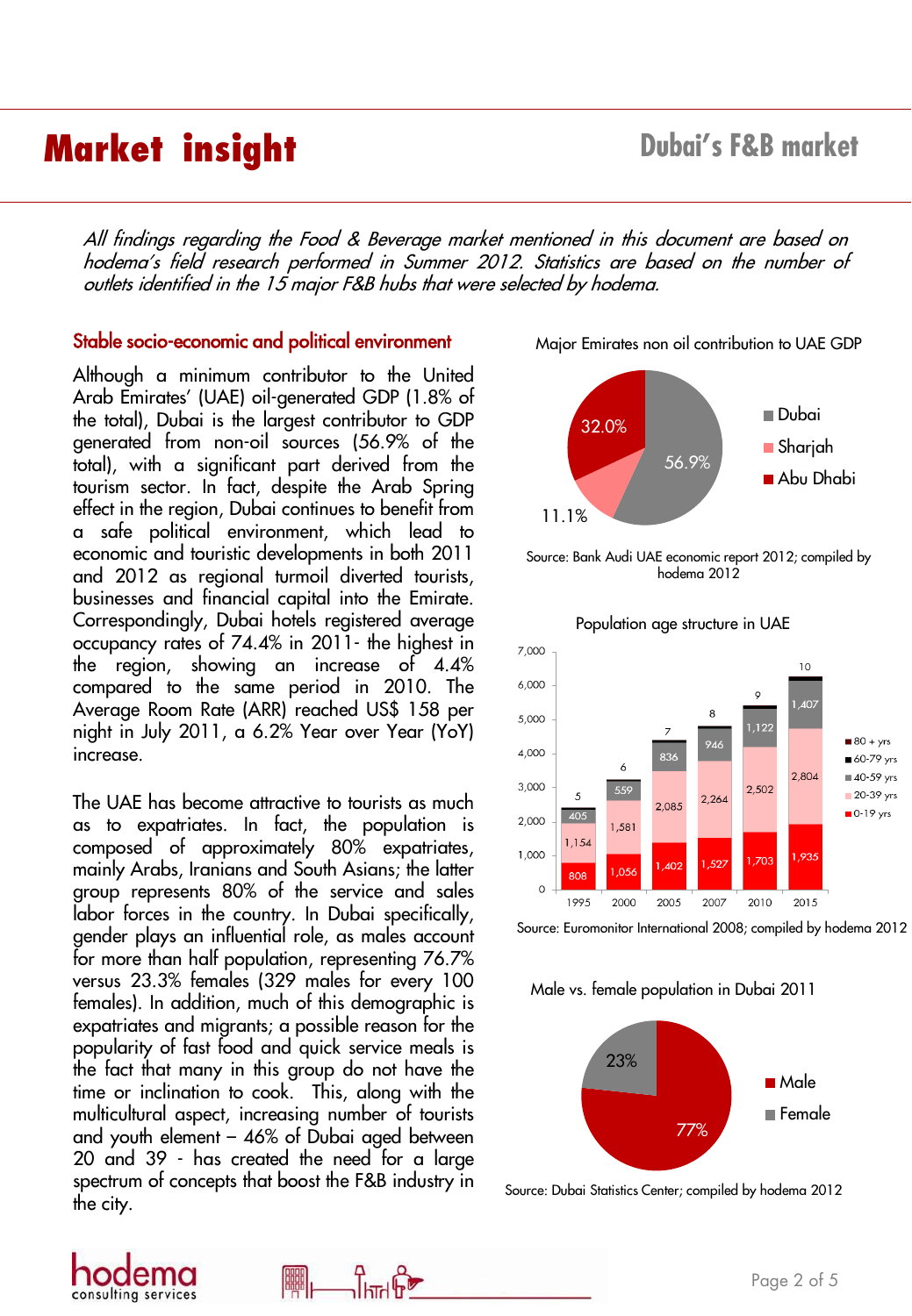# **Market insight Dubai's F&B market**

### Diversified market supply

Dubai has become one of the most popular tourism destinations in the world due to its large scale projects, its malls, amenities and attractions which have surely participated to the F&B industry boom. In addition, Dubai's population is young, well-travelled, exposed to western cultures and leads life at a rapid pace hence often dining out and demanding international concepts with good value for money. This explains why more than 60% of the city's F&B concepts are international franchises. As for the F&B outlets' categories, half of Dubai market is split between full service restaurants (mostly positioned in the mid-end market segment) and quick service restaurants (positioned in the low-end market segment). The latter are mainly located in food courts and are the top drivers of American cuisine which represents approximately 30% of total F&B outlets. International cuisine follows with 19% of the total supply mainly driven by restaurant cafés.

### F&B hubs

consulting services

Dubai's F&B supply is mainly concentrated in 15 F&B hubs identified by hodema. They are scattered throughout the city and comprise approximately 750 F&B outlets that are either independent F&B clusters located outside malls (6 out of 15) or inside malls (9 out of 15). The independent clusters have the advantage of providing outdoor areas, such as JBR The Walk and Madinat Jumeirah and tend to have fewer outlets than those in malls. The positioning of these outlets is generally higher, mostly in the mid to high-end segments, and they are more frequented at night, as they often hold a license to serve alcohol.

瞷

**Dubai's F&B landscape** F&B outlets distribution by type of cuisine



Source: hodema field research 2012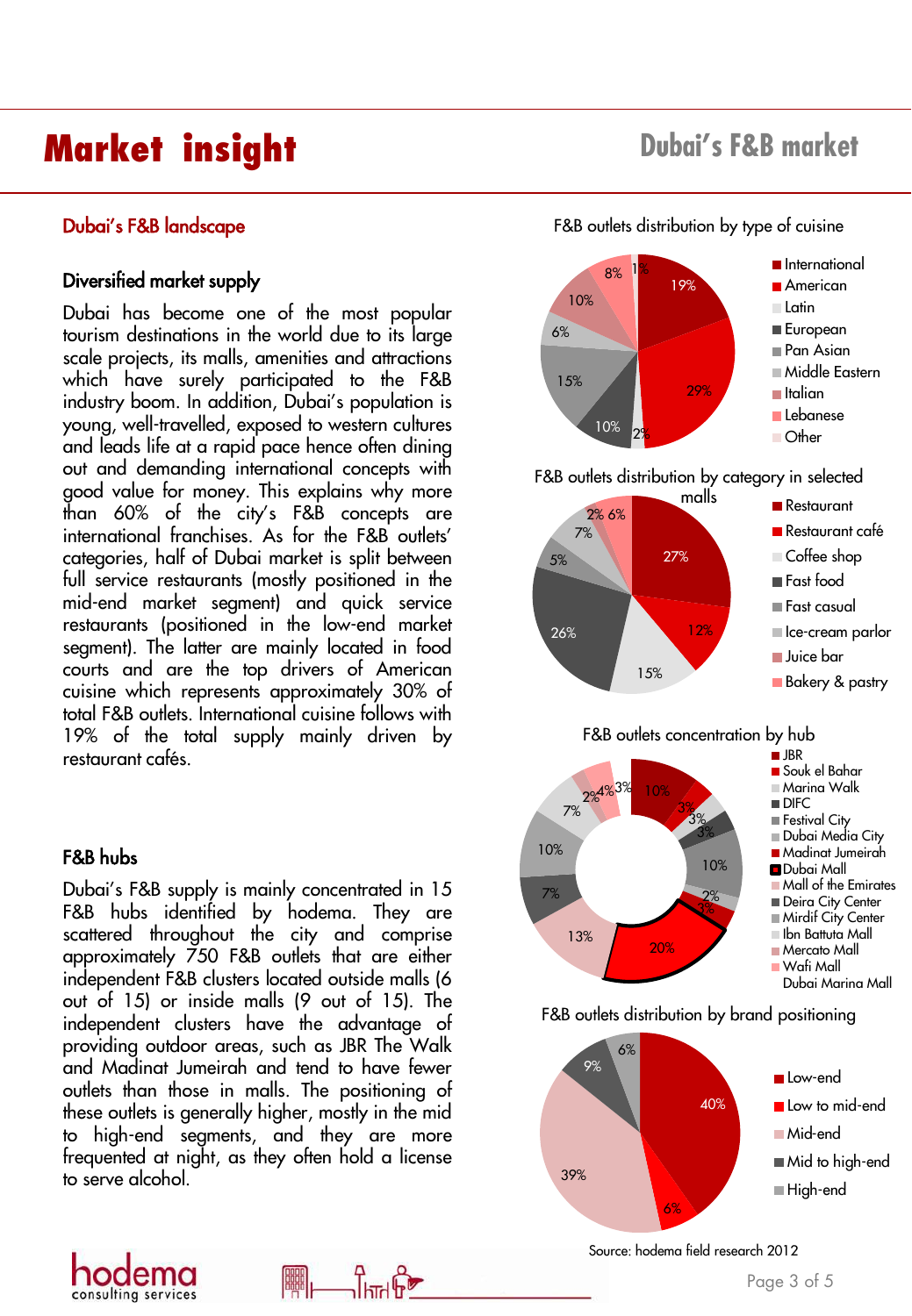# **Market insight Dubai's F&B market**

### Malls of Dubai as the main F&B destinations

Commonly part of mixed-used projects including residential and commercial towers, lodging facilities and numerous attractions, the malls have undoubtedly become a commodity for the food and beverage industry. Approximately 563 F&B outlets (75%) of the 750 identified by hodema in the 15 selected F&B hubs, are located in malls. Dubai Mall, the biggest center in Dubai and the Middle East, holds the highest number of F&B outlets in the Emirate with 20% of the total market supply. It is part of a massive mixed-use project 'Downtown Dubai' developed by Emaar, and comprises multiple luxury projects including the Armani Hotel, residential and office towers, F&B clusters and iconic entertainment features such as the Dubai Fountain and Burj Khalifa, where a wide variety of events, activities and exhibitions often take place. Dubai Mall is followed by Mall of the Emirates, which represents 13.3% of the total F&B market supply, and Festival City and Mirdif City Center representing 10.3% each, while JBR The Walk, Dubai's largest independent cluster, holds approximately 10% of the total F&B market supply.



Source: hodema 2012

The success of food and beverage in shopping centers is due to several factors, the main one being their emphasis on the indoors – ideal in the warm climate of the country. They are also one-stop destinations and have become social hubs for Dubai's young generation rather than simply commercial. This is true particularly in malls that include restaurant-cafés and coffee shops that cater specifically to the UAE's booming coffee culture. This growing, dynamic younger generation has noticeably led to the increasing supply of fast food outlets in malls which account for 26%, versus 4% in independent hubs. This trend is reinforced by the rise of food courts in malls. Overall, as a result of the high foot traffic from both tourists and the local population, malls in Dubai are attracting a great number of international F&B brands which look at these commercial centers as the most efficient means to gain national recognition. Congruently, 80% of the F&B international brands in Dubai's main hubs are located in malls.

### Dubai figures at a glance

| Number of international visitors to Dubai in 2012                         | 8.8 million |
|---------------------------------------------------------------------------|-------------|
| Hotel Occupancy Rate in 2011                                              | 74.40%      |
| Number of F&B outlets in Dubai's main F&B areas                           | 746         |
| Percentage of outlets offering American cuisine in Dubai's main F&B areas | 29.50%      |
| Percentage of international brands among Dubai's F&B outlets              | 63.50%      |
| Percentage of total F&B supply located in Dubai Mall                      | 20.00%      |
| Number of visitors to Dubai Mall in 2011                                  | 54 million  |